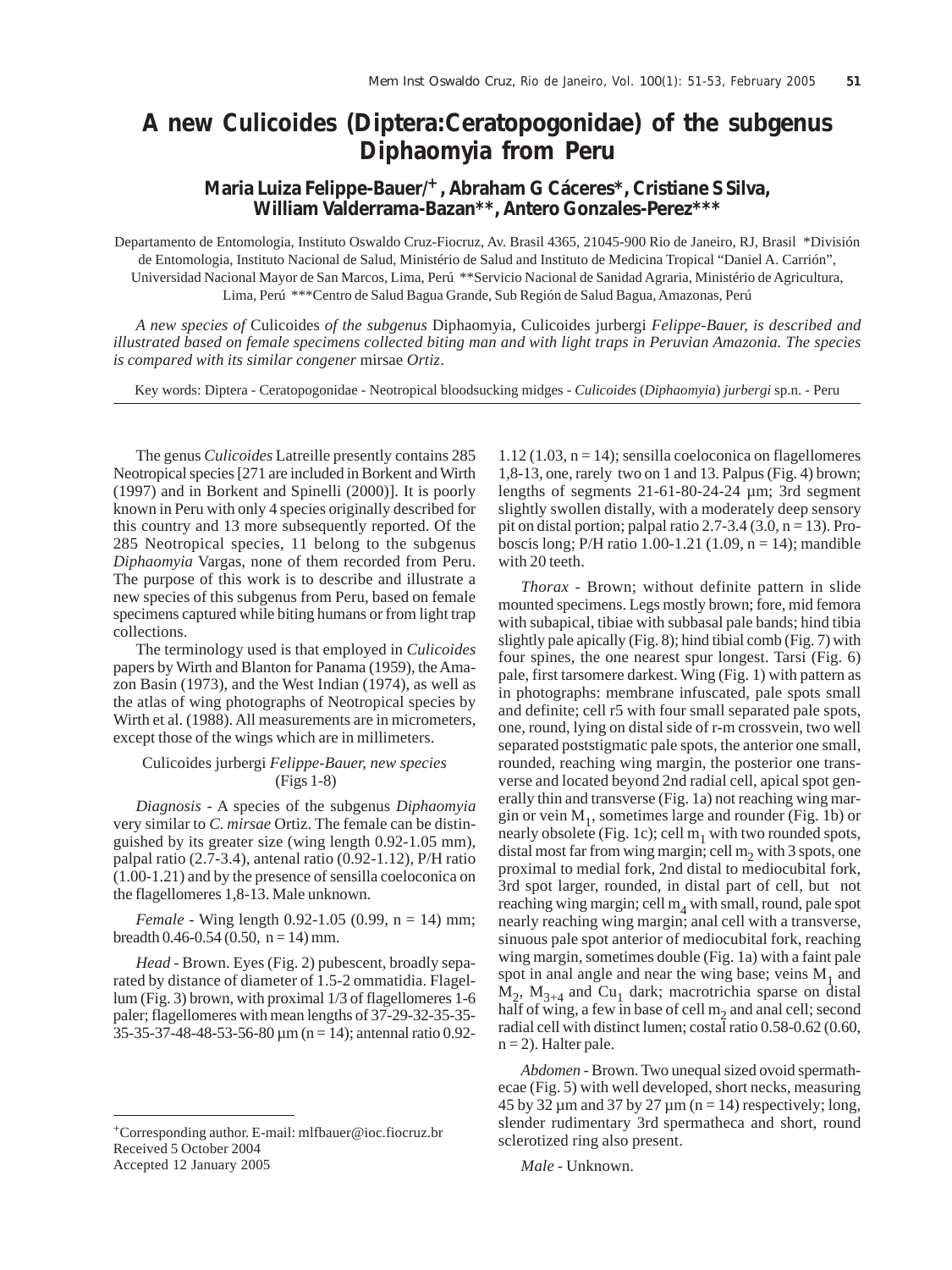

Fig. 1 a-c: variation in the pattern of female wings of *Culicoides jurbergi* sp.n.

*Distribution* - Peru (Departments of Amazonas, Cajamarca and Madre Dios).

*Types* - Holotype female, El Aserradero, Distrito de Jamalca, Provincia de Utcubamba, Departamento de Amazonas, PERU, 12.III.2002, biting human during 16:45- 17:30 h. Paratypes ♀♀ as follows: 1 female same data as holotype; 4 females same data as holotype except 17.II.2002 biting human during 16:10-17:10 h., 06.IV.2002 biting human during 16:30-17:30; 12 females, San Antonio, Distrito de Cajaruro, Provincia de Utcubamba, Departamento de Amazonas, PERU, 15.VIII.2000 biting human during 13:00-13:30 h., 12.V.2001 biting human during 17:00-18:00 h., 13.V.2001 biting human during 18:00- 19:00 h., 12.V.2001 biting human during 17:00-18:00 h., 10.XI.2001 biting human during 17:00-18:00 h., 07.I.2002 biting human during 16:00-18:00 h., 24.II.2002 biting human during 08:00-09:00 h. Holotype (Dip. Cer. 413) and 9 paratypes (Dip. Cer. 414-422) deposited in Instituto Oswaldo Cruz, Rio de Janeiro, Brazil; 2 females from El Aserradero, 17.II.2002 biting human during 16:10-17:10 h, deposited in Museo de La Plata, La Plata, Argentina; 2 females (1 female from El Aserradero, 17.II.2002 biting human during 16:10-17:10 h. and 1 female from San Antonio 07.I.2002 biting human during 16:00-18:00 h) deposited in Faculdade de Saúde Pública, Universidade de São Paulo, São Paulo, Brazil; 2 females from San Antonio, 10.XI.2001 biting human during 17:00-18:00 h, deposited in Instituto Nacional de Salud, Lima, Peru; 2 females from San Antonio, 24.II.2002 biting human during 08:00-09:00 h, deposited in Smithsonian Institution, US.

*Additional material examined* - After determination of the type material we have received additional specimens preserved in alcohol 70%. These 98 females were deposited in IOC, as follows: 13 females, San Antonio, Distrito de Cajaruro, Provincia de Utcubamba, Departamento de Amazonas, PERU, 05.VI.2001, biting human during 16:30-17:30 h; *Ibidem* 26 females, except 08.XII.2001; 32 females, Yungasuyo, Distrito de Lonya Grande, Provincia de Utcubamba, Departamento de Amazonas, PERU, VII.2001, biting human during 11:00-12:00 h; 12 females, Papayal Bajo, Distrito de Coipa, Provincia de San Ignacio, Departamento de Cajamarca, PERU, 13.II.2002, biting human during 17:00-20:00 h; 15 females, Santa Rosa, Distrito de Laberinto, Provincia de Tambopata, Departamento de Madre Dios, PERU, 7-8.VIII.2002, light trap 17:00-07:00 h.

*Etymology* - This species is named after Dr José Jurberg, who has led the development of the Department of Entomology for many years, and has provided kind support for workers of different fields of medical entomological research at the Instituto Oswaldo Cruz.

*Discussion* - *C. jurbergi* is a typical member of the subgenus *Diphaomyia* and closely resembles *C. haematopotus* Malloch, *C. marinkellei* Wirth and Lee, *C. minasensis* Felippe-Bauer, *C. mirsae* Ortiz, *C. tarapaca* Spinelli and *C. ronderosae* Spinelli and Borkent by the presence of a pale spot at r-m crossvein lying entirely distal to the crossvein in cell r5. Regarding the peculiar aspect of the wing, it is indistinguishable from *C. mirsae* from which it differs by its larger palpal ratio 2.7-3.4 (2.1 in *mirsae*), antennal ratio 0.92-1.12 (0.70 in *mirsae*), P/H ratio 1.00-1.21 (0.84 in *mirsae*) and the presence of sensilla coeloconica on flagellomeres 1,8-13 (1,6-8 in *mirsae*).

## **ACKNOWLEDGEMENTS**

To the coordinators of Centro de Salud de Bagua Grande, Sub Region de Salud Bagua, Amazonas and to Laboratorio Referencial de la Direccion de Salud Madre de Dios, for personal support with field work.